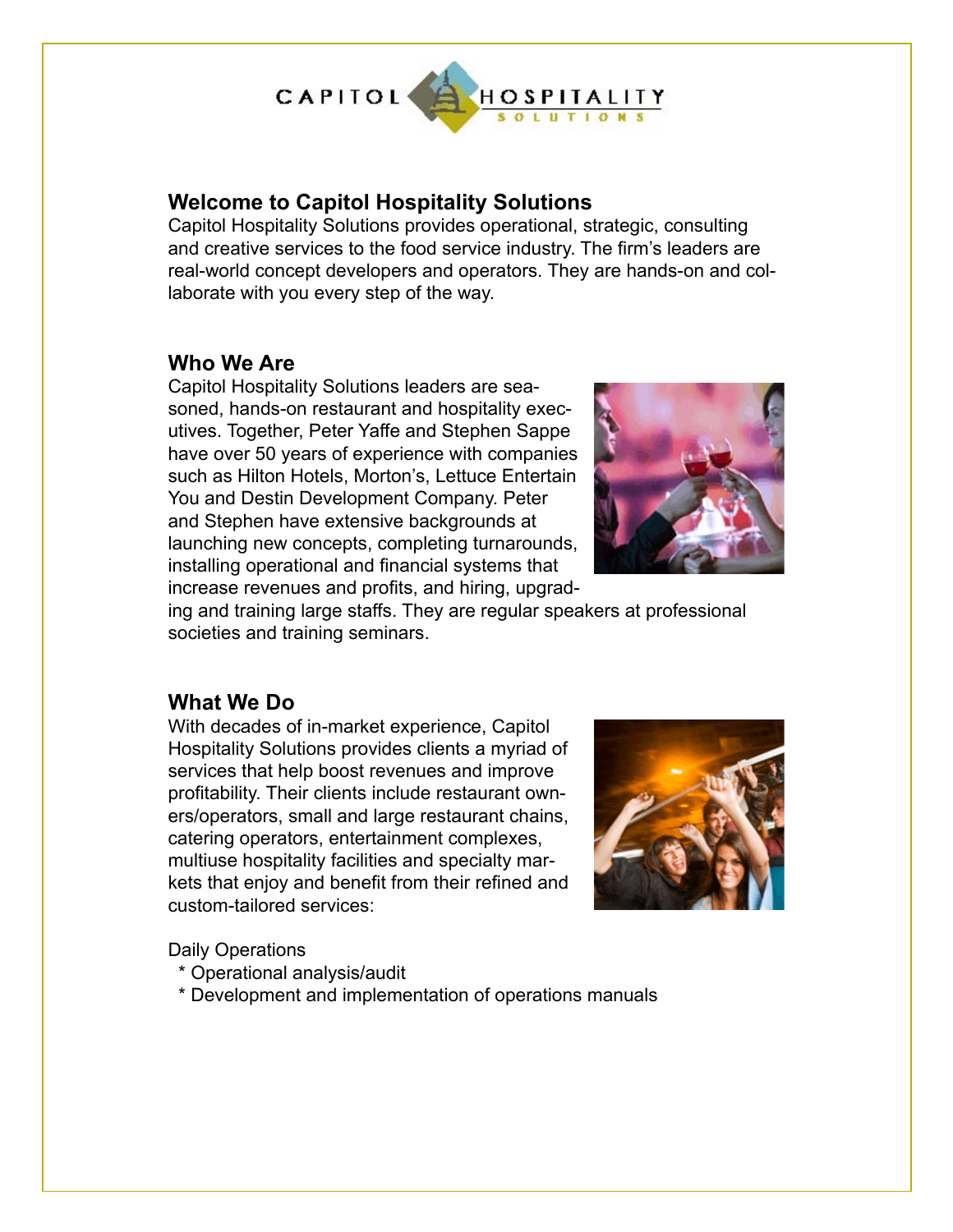

- \* Control techniques and systems implementation
- \* Crew development, training and productivity
- \* Hiring guidelines development
- \* Recruitment services
- \* Preventative maintenance program implementation
- \* Daily cost reporting and analysis

Concept Design and Development

- \* New-concept development
- \* Concept repositioning
- \* Marketing program development
- \* Menu and recipe creation
- \* New-menu rollouts

Financial Services

- \* Business plans
- \* Budget and financial packages
- \* Financial analysis
- \* Recommendations for enhancing financial performance
- \* Budget monitoring processes and implementation
- \* Accounting services

Purchasing Program

- \* Purchasing audit and analysis
- \* Access to quality vendors

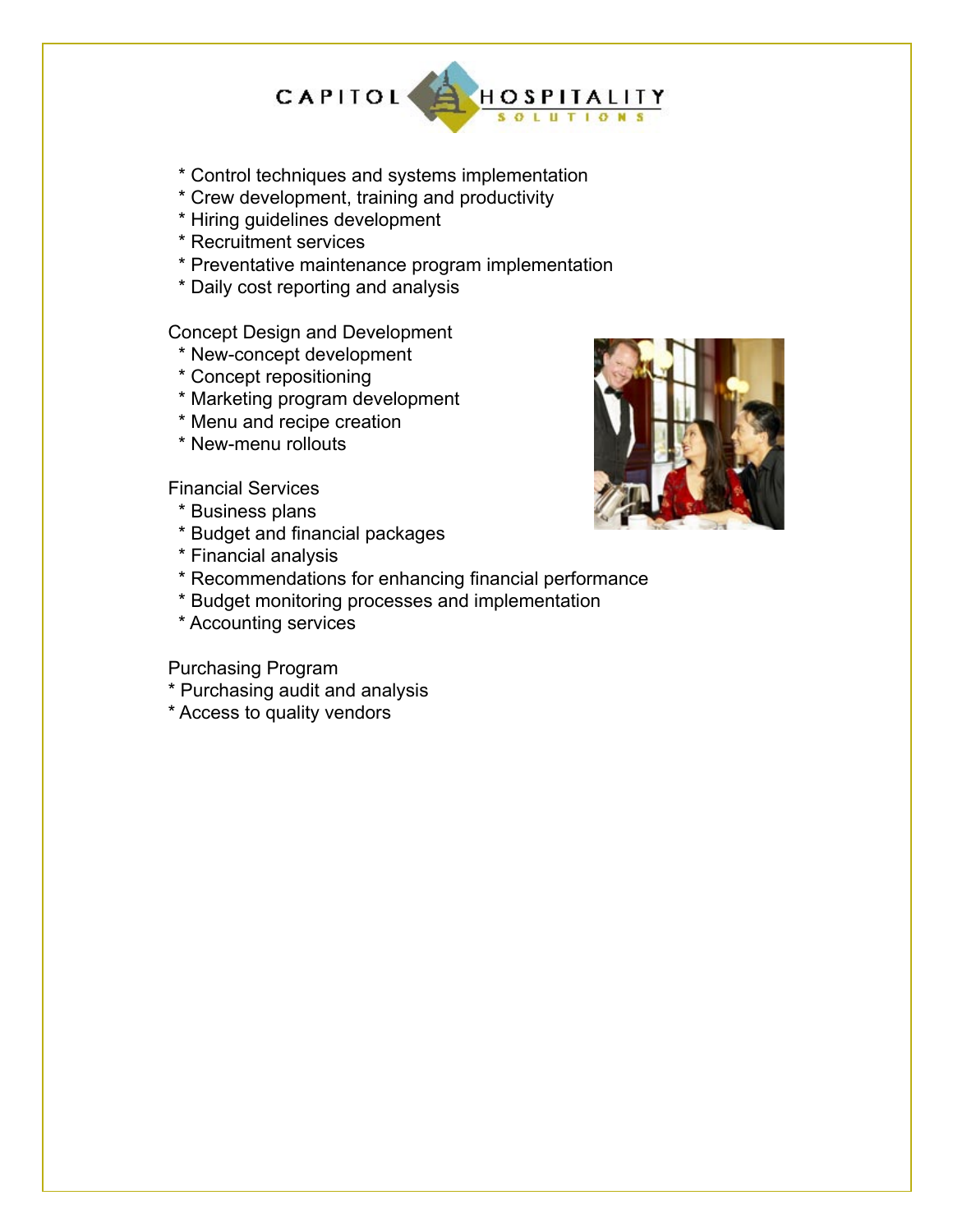

#### **Peter N. Yaffe**

Peter is an expert at creating and launching new concepts, improving existing concepts and reviving those that need a turnaround. Peter is known for his extraordinary ability to apply smart business principles to a wide breadth of restaurant and hospitality operations. Peter is a graduate of Georgetown University and received his MBA from George Washington University. His experience includes:



 \* President, Chief Operating Officer of LFB Enterprises, Inc. One of Maryland's largest hospitality groups that includes four high-volume catering operations, a restaurant, a night club, a gourmet-to-go food operation and a concession business. Peter was responsible for all day-to-day, handson unit operations. The general managers, corporate chef and comptroller reported directly into Peter. He supervised menu development, sales and marketing programs, and the repair and maintenance departments; set standards for recruiting and hiring staff, and instituted a companywide sales and profit management program. Also, he was responsible for budgeting, financial reporting and negotiating all corporate-wide vendor programs.

\* Executive Vice President, Operations of Destin Development Company, Inc. A prominent hospitality group in Northwest Florida on the Gulf of Mexico. Peter ran five high-volume seafood restaurants, a 1950s style 24 hour diner, three apparel stores, a sweets shop, a high-volume night club, a golf/amusement center, a concession business and a concert amphitheater, which featured acts such as Melissa Etheridge, Brooks & Dunn and the Eagles. In full season, the company employed over 1,000 people. Nine general managers reported to Peter, as did the repairs and maintenance manager, corporate chefs and the comptroller. Peter raised the professionalism of the staff by developing and implementing a training program for all employees from busboys to upper management. As part of that, he created the mini-manager program. He installed a preventative maintenance program and created a multimillion-dollar three-continent network for purchasing seafood. Peter revamped all computer operations from point-of-sale to the accounting office. Peter also increased quality control, revenues and profits.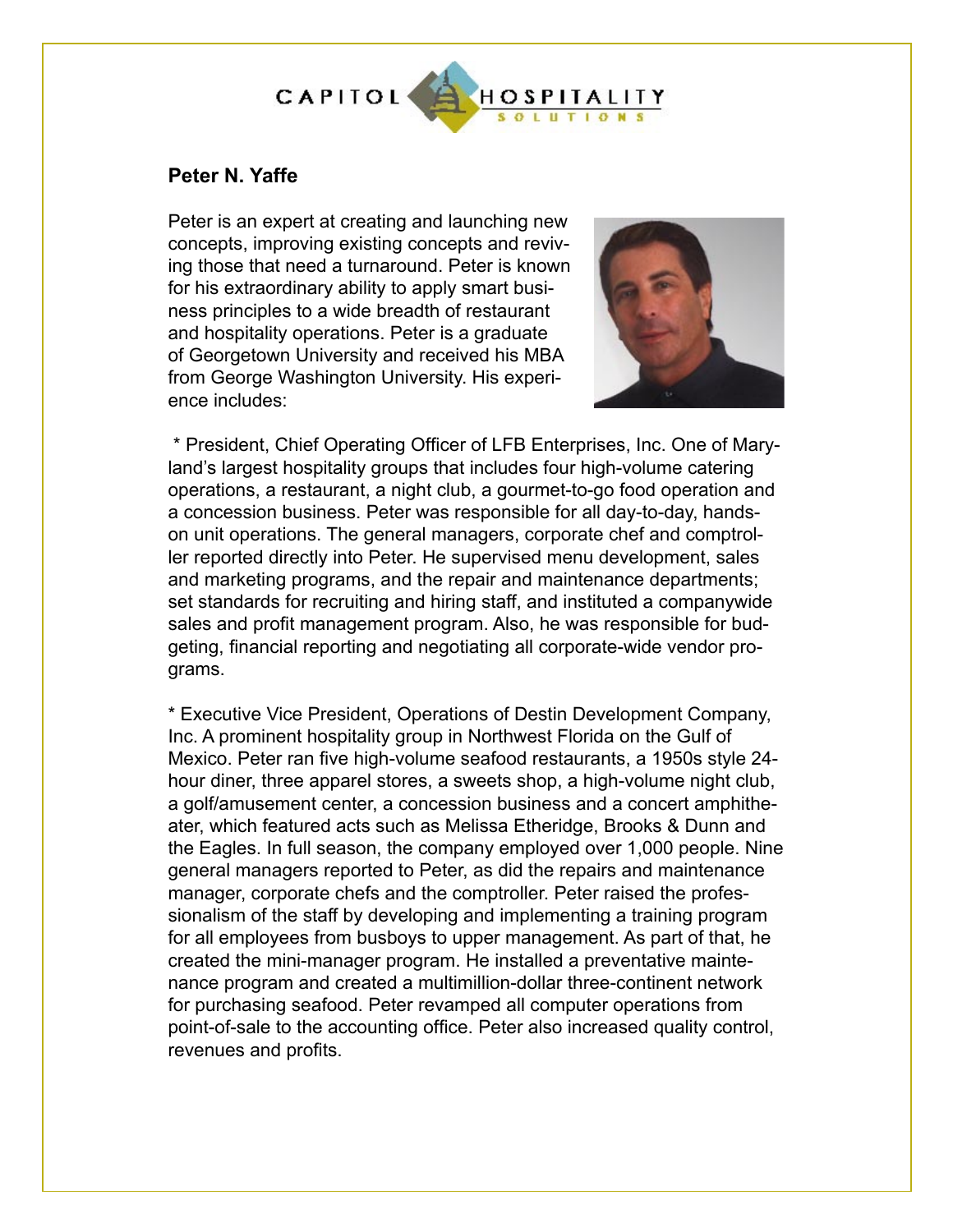

\* Vice President, Director of Operations, Capital Restaurant Concepts. A 19-unit hospitality group that featured 13 different concepts including Paolo's Ristorante, Old Glory All-American Barbecue and J. Paul's Dining Saloon. Peter directed the opening of 12 restaurants, including 9 different concepts. Most notably was Paolo's Ristorante in Baltimore's Inner Harbor, which, within a year, produced the highest sales per square foot volume of any Rouse Company property in its history.

\* Director of Operations. Aquilon Restaurant Corporation. Peter ran the operations for Arizona 206 helping it become the first nonwhite-table cloth restaurant to receive three stars from The New York Times. Also, Peter ran Sign of the Dove, Contrapunto, Yellowfingers and Ecce Panis.

\* Director of Operations, Morton's - The Steakhouse. Working directly for Arnold Morton, Peter oversaw six restaurants with over 400 employees and a management staff of 20.

\* General Manager, Lettuce Entertain You Enterprises, The Pump Room. Peter's responsibilities included room service and catering for the Ambassador East Hotel. Peter was part of the new-restaurant opening team for Lettuce Entertain You. He worked directly with Richard Melman.

\* General Manger, Seventeen Eighty Nine, Inc. Peter managed 1789 an upscale French restaurant in DC, along with F. Scotts, an exclusive supper club and The Tombs, an informal restaurant and sporting saloon. Seventeen Eighty Nine, Inc. has been in business for over 40 years.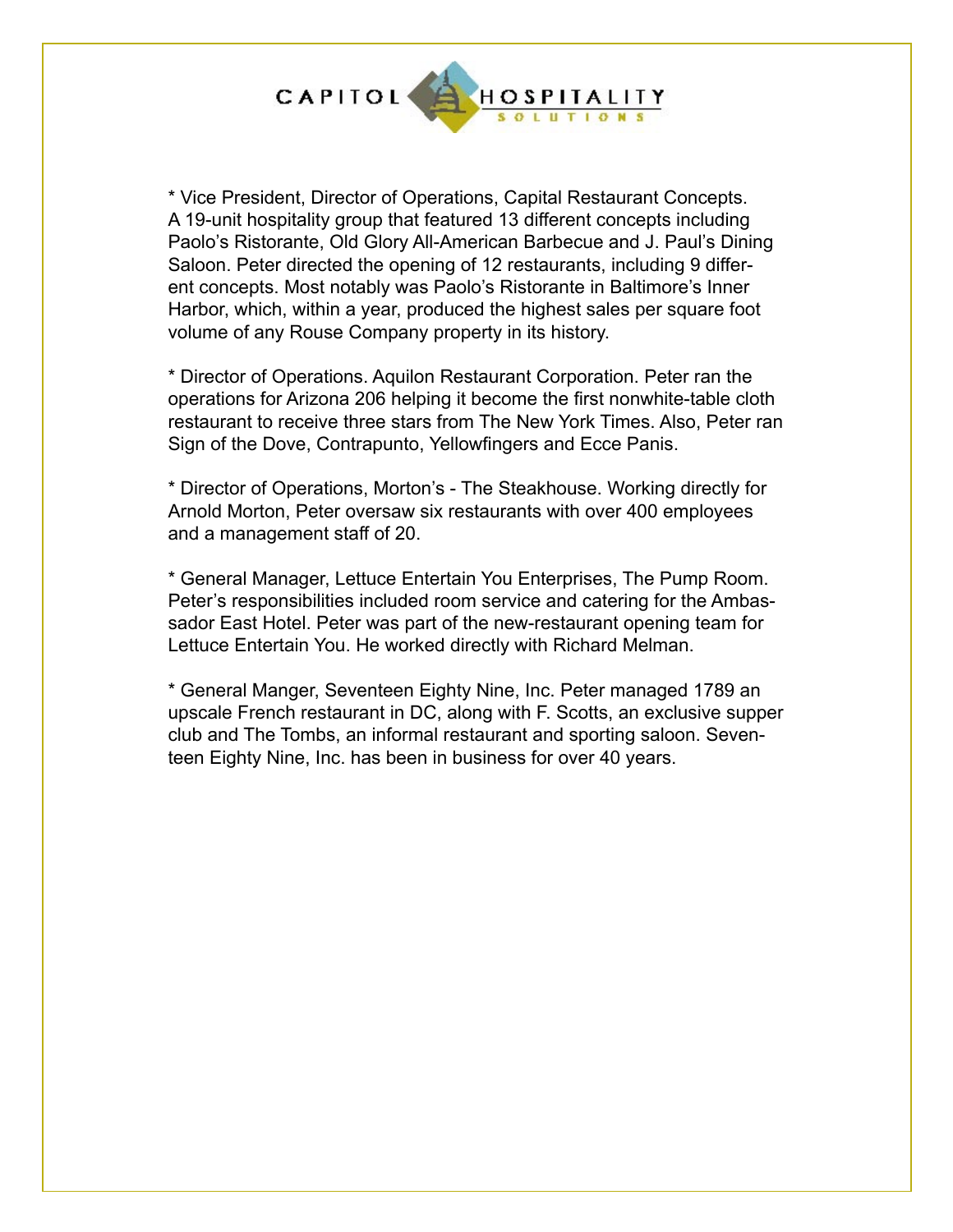

# **Stephen D. Sappe**

A nationally recognized executive chef, Stephen's hands-on experience in the day-to-day operations with kitchens large and small have been invaluable in helping Capitol Hospitality Solutions clients. He has been an executive chef with the Hilton Hotels Corporation, Corporate Executive Chef of a large, multiple-location catering company, and owner of a profitable small business. Stephen is a graduate of the Culinary Institute of America. His experience includes:



\* Corporate Executive Chef, LFB Enterprises, Inc. One of Maryland's largest hospitality groups including four high-volume catering, restaurant and institutional feeding operations that include Truffles at the Belvedere Catering, Truffle Off Premise Catering, three La Fontaine Bleu catering locations, The Owl Bar Restaurant and the 13th Floor Nightclub, both at the Belvedere in Baltimore. Stephen managed six location chefs, negotiated primary supplier programs, developed new revenue streams, and created new catering events and concepts.

\* Executive Chef, Hilton Hotels Corporation. Stephen was one of the fastest-rising executive chefs in Hilton Hotels' history. First hired from CIA to work at the Myrtle Beach Hilton as a restaurant chef, he quickly was promoted and moved to the New Orleans Riverside Hilton. Promoted again, he was moved back to the Myrtle Beach Hilton as executive sous chef. Once again, he was recognized by Hilton executives and was promoted to executive chef at the Jacksonville Hilton. Under Stephen's stewardship, the 290-room property was twice rated the most profitable food and beverage operation in Hilton's southern region. Three years later, Stephen was promoted again and was asked to oversee the development and operation of the Miami Airport Hilton and Marina. Stephen led a staff of 35 kitchen employees and 30 stewards of the 500-room property. During his tenure, Stephen was involved in all food and beverage management, menu planning, cost controls and development of computerized management systems. In time, the Miami Airport Hilton and Marina was rated one of the top-ten airport properties in the United States. Additionally, Stephen worked three Super Bowl events for Hilton Hotels as the executive chef.